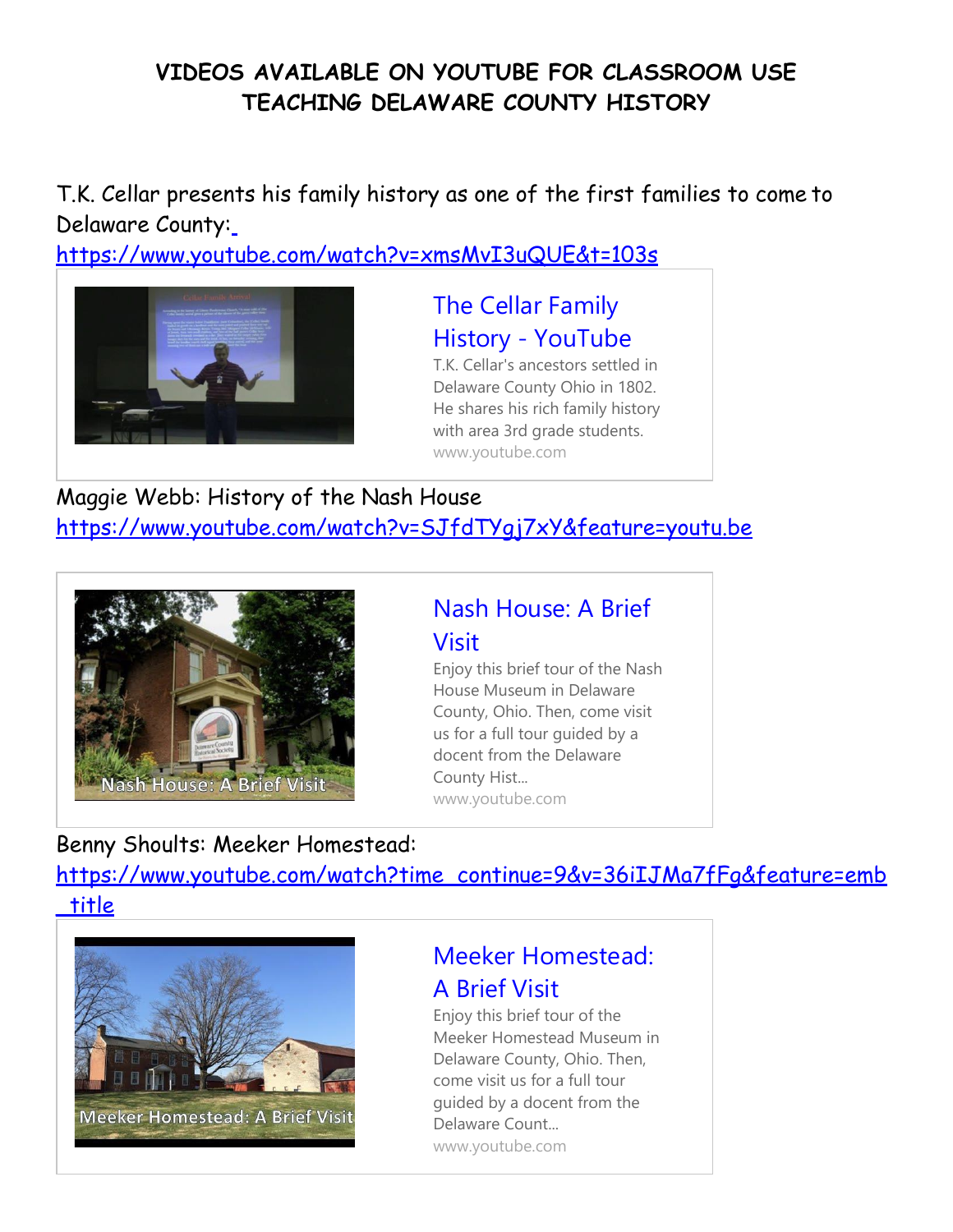#### Diane Williams: What Is An Artifact? <https://www.youtube.com/watch?v=BGSTdZcCCE4>



# [What Is An Artifact?](https://www.youtube.com/watch?v=BGSTdZcCCE4) [Video For Learning](https://www.youtube.com/watch?v=BGSTdZcCCE4) [At Home Use During](https://www.youtube.com/watch?v=BGSTdZcCCE4) [The Pandemic](https://www.youtube.com/watch?v=BGSTdZcCCE4)

This video was created by the Delaware County Historical Society for teachers and families to use while schools are closed and learning at home is in place d...

[www.youtube.com](http://www.youtube.com/)

Oak Grove Cemetery Walk 2018 and 2019 [https://www.youtube.com/watch?v=M2snAMdh\\_lA](https://www.youtube.com/watch?v=M2snAMdh_lA) <https://www.youtube.com/watch?v=RiMduRXV8Vo> <https://www.youtube.com/watch?v=4dsXYLxwfBw>



[Oak Grove Cemetary](https://www.youtube.com/watch?v=4dsXYLxwfBw) [History of Anthoni](https://www.youtube.com/watch?v=4dsXYLxwfBw) [Family business](https://www.youtube.com/watch?v=4dsXYLxwfBw) [started in 1834](https://www.youtube.com/watch?v=4dsXYLxwfBw)

The Delaware County Historical Society Oak Grove Cemetery Walk October 6, 2018 meeting the citizens from Delaware's past via costumed interpreter sharing the... [www.youtube.com](http://www.youtube.com/)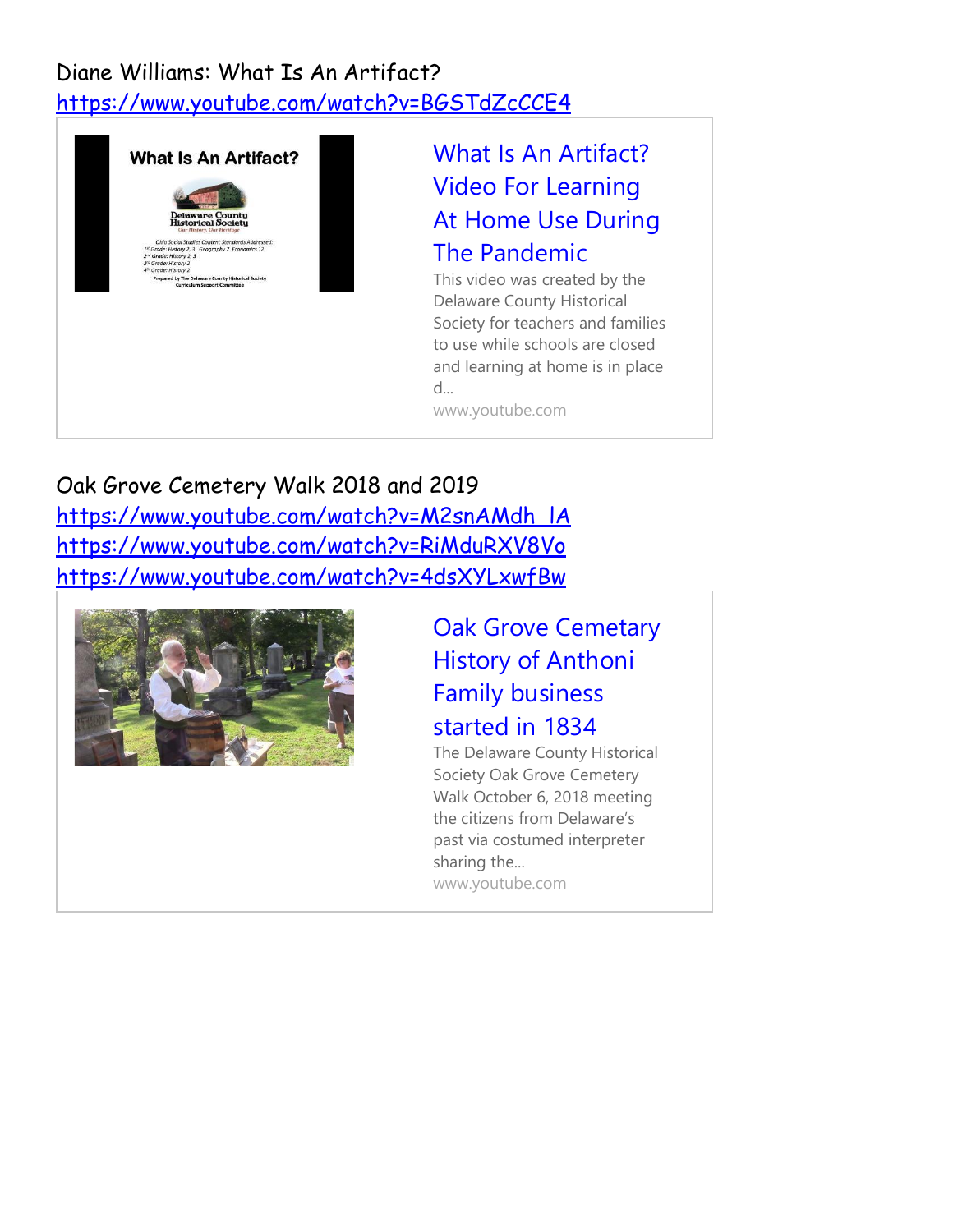

# [Oak Grove History](https://www.youtube.com/watch?v=RiMduRXV8Vo) **[McCullough](https://www.youtube.com/watch?v=RiMduRXV8Vo)**

October 6, 2018 the Delaware Historical Society had an Oak Grove Cemetery Walk where reenactors portrayed the lives of 10 families of prominent Delawareans. This is video clip of the Harvey James McCullough native businessman and lumber dealer. [www.youtube.com](http://www.youtube.com/)



# [Oak Grove of](https://www.youtube.com/watch?v=M2snAMdh_lA) [Delaware Ohio](https://www.youtube.com/watch?v=M2snAMdh_lA) History - [Sanborn,](https://www.youtube.com/watch?v=M2snAMdh_lA) [Clason, Hill](https://www.youtube.com/watch?v=M2snAMdh_lA)

October 6, 2018 Oak Grove Cemetery Walk of reenactment of 10 influential people of Delaware County Ohio presented by Delaware County Historical Society. The reenactment of this clip is of Ann Sanborn Clayton presenting many influence her family had on Delaware Ohio. [www.youtube.com](http://www.youtube.com/)

The Stratford Barn History: <https://www.youtube.com/watch?v=zNvEwE7RmWg>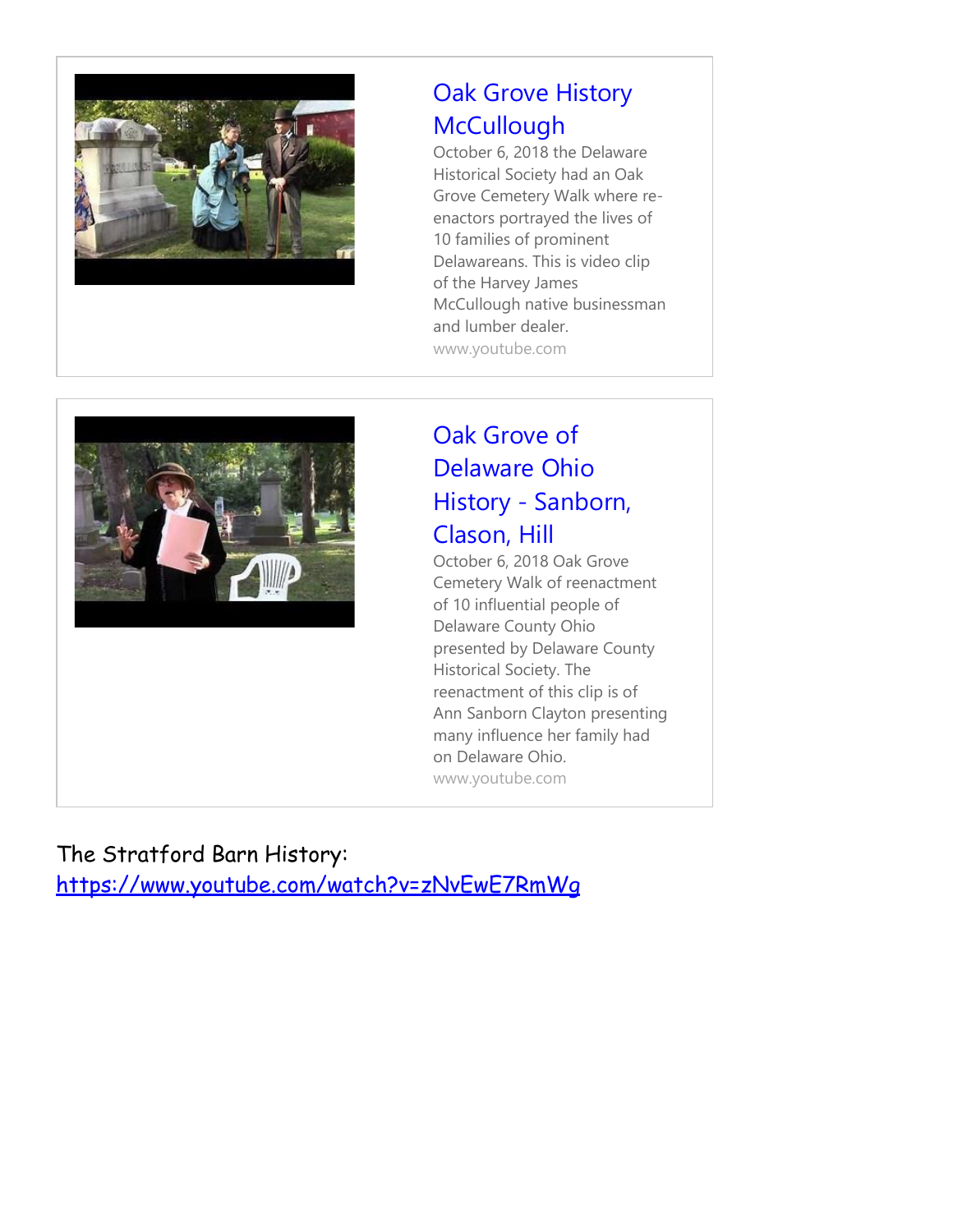

# [The Barn at Stratford](https://www.youtube.com/watch?v=zNvEwE7RmWg) - [If This Barn Could](https://www.youtube.com/watch?v=zNvEwE7RmWg) [Talk](https://www.youtube.com/watch?v=zNvEwE7RmWg)

The story of The Barn at Stratford, its 1848 origin, it times and residents in Delaware Ohio. The Barn is preserved and operated by The Delaware County Historical Society and is available for your events. [www.youtube.com](http://www.youtube.com/)

## Little Brown Jug Oral History project: [https://www.youtube.com/watch?v=fNp\\_rAWmU-k](https://www.youtube.com/watch?v=fNp_rAWmU-k)

# [Little Brown Jug](https://www.youtube.com/watch?v=fNp_rAWmU-k) [Program-](https://www.youtube.com/watch?v=fNp_rAWmU-k) Jay Wolf [and Roger Huston](https://www.youtube.com/watch?v=fNp_rAWmU-k)

This program was originally presented by the Delaware County Historical Society on September 12, 2019. The program features Roger Huston and Jay Wolf discussing the history of the Little Brown Jug and reliving their favorite memories and experiences. To learn more about the Delaware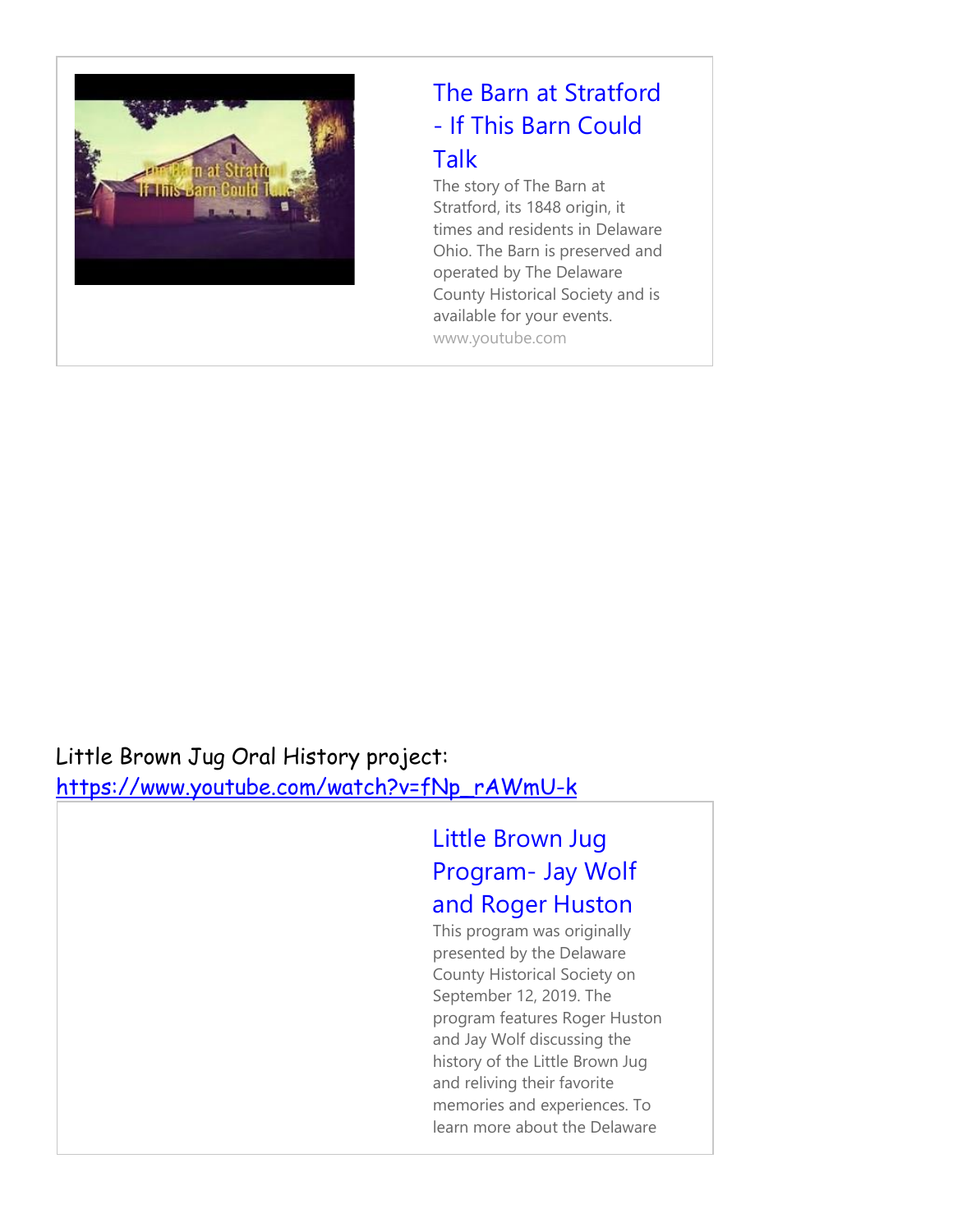County Historical Society, what programs they have to offer ... [www.youtube.com](http://www.youtube.com/)

Laurie Schaefer: Little Brown Jug Oral History (one of many taped interviews with residents of Delaware County)

<https://www.youtube.com/watch?v=RuAmA6ZXKkg&t=50s>



**Q** DELAWARE COUNTY The Little Brown Jug Oral History Project: Laurie Schaefer Interview

#### History of the Strand Theater <https://www.youtube.com/watch?v=6iPj8nAOScQ>



## [The Historic Strand](https://www.youtube.com/watch?v=6iPj8nAOScQ) [Theater in Delaware](https://www.youtube.com/watch?v=6iPj8nAOScQ)

The Strand Theatre in downtown Delaware opened its doors almost 100 years ago--in April 1916--and ranks as one of oldest cinemas still in operation in the U.S. In 2002, Ohio Wesleyan stepped in and helped create a non-profit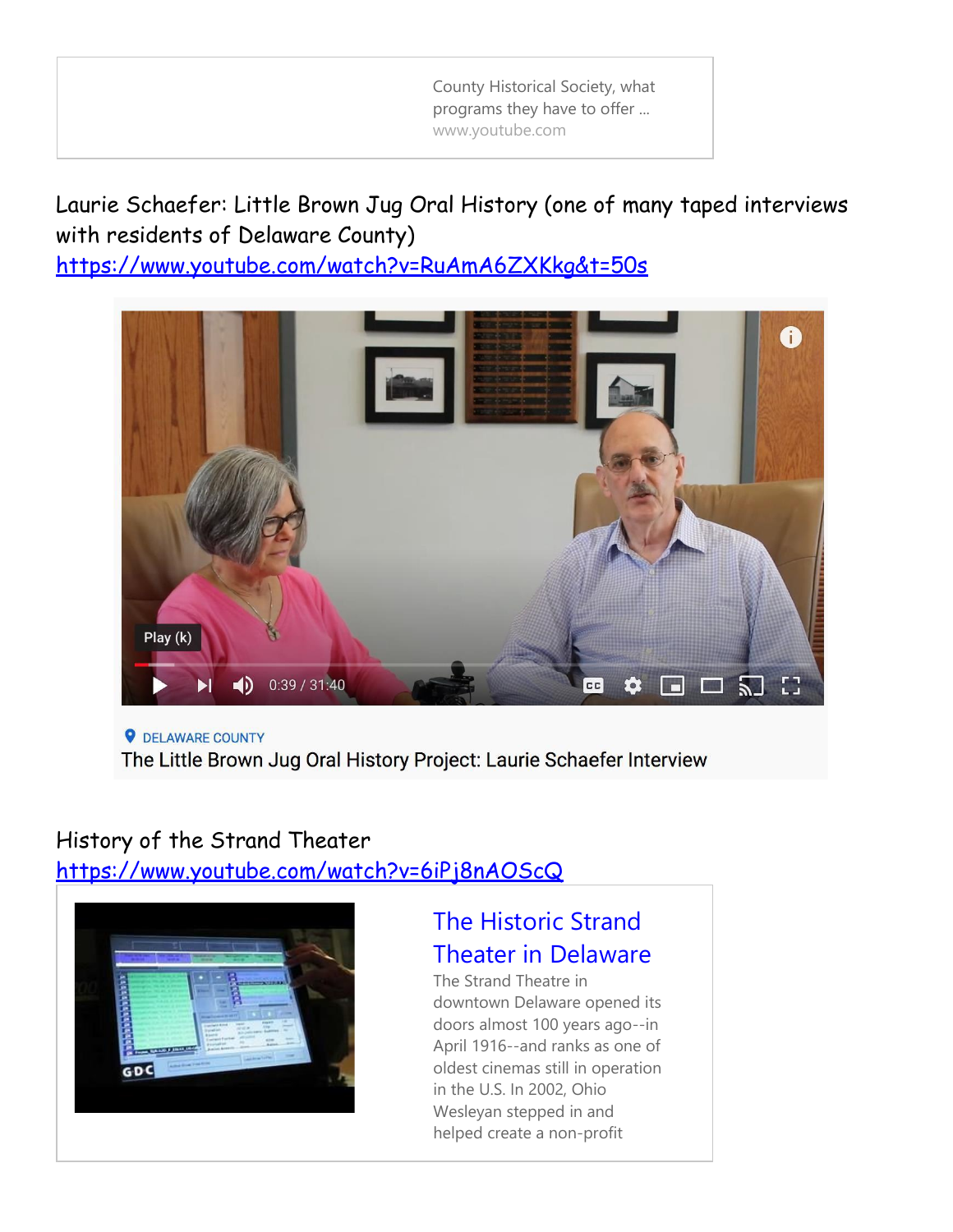board that currently owns the Strand. Despite its three screens and all-digital projection, the cinema is still forced to ... [www.youtube.com](http://www.youtube.com/)

Brent Carson as William Little, early settler <https://www.youtube.com/watch?v=MuW1te0tShs>



[William Little and the](https://www.youtube.com/watch?v=MuW1te0tShs) [History of Delaware,](https://www.youtube.com/watch?v=MuW1te0tShs) Ohio - [Told by Brent](https://www.youtube.com/watch?v=MuW1te0tShs) **[Carson](https://www.youtube.com/watch?v=MuW1te0tShs)** [www.youtube.com](http://www.youtube.com/)

#### Delaware Ghost Walk

<https://www.youtube.com/watch?v=q-Cj6zc4Opw&t=12s>



**[Columbus](https://www.youtube.com/watch?v=q-Cj6zc4Opw&t=12s)** [Neighborhoods:](https://www.youtube.com/watch?v=q-Cj6zc4Opw&t=12s) [Extended Web](https://www.youtube.com/watch?v=q-Cj6zc4Opw&t=12s) [Exclusive -](https://www.youtube.com/watch?v=q-Cj6zc4Opw&t=12s) Delaware [Ghost Walk -](https://www.youtube.com/watch?v=q-Cj6zc4Opw&t=12s) [YouTube](https://www.youtube.com/watch?v=q-Cj6zc4Opw&t=12s)

Local historian Jeff Darbee tours the Northwest Neighborhood of Delaware, Ohio, with one of the guides from their annual ghost walk to talk about history and... [www.youtube.com](http://www.youtube.com/)

Our School programs in non-CoVID years: <https://www.youtube.com/watch?v=64yWNLswzSw>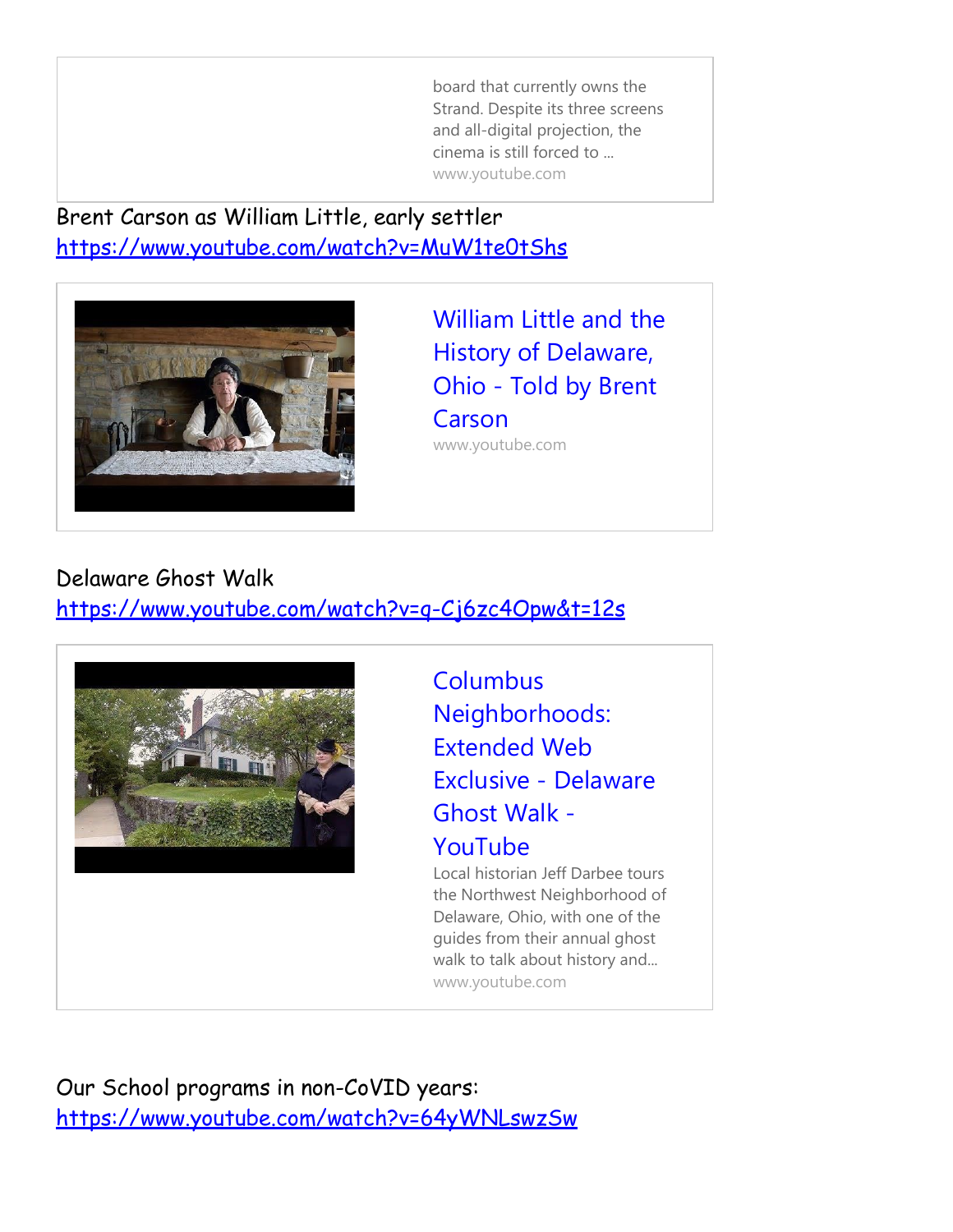

# [Delaware Historical](https://www.youtube.com/watch?v=64yWNLswzSw) [Society's Student](https://www.youtube.com/watch?v=64yWNLswzSw) [Programs 2019](https://www.youtube.com/watch?v=64yWNLswzSw)

School Programs standards based curriculum support [www.youtube.com](http://www.youtube.com/)

#### Brent Carson: Flood of 1913

<https://www.youtube.com/watch?v=Lfr2n0xozig&t=308s>



## [The Delaware Ohio](https://www.youtube.com/watch?v=Lfr2n0xozig&t=308s) [Flood of 1913 100th](https://www.youtube.com/watch?v=Lfr2n0xozig&t=308s) [Anniversary Walking](https://www.youtube.com/watch?v=Lfr2n0xozig&t=308s) Tour - [YouTube](https://www.youtube.com/watch?v=Lfr2n0xozig&t=308s)

This walking tour took place in 2013. This feature is not available right now. Please try again later. [www.youtube.com](http://www.youtube.com/)

#### <https://www.youtube.com/watch?v=HDnBJlmv3o0>



## [The Greatest Natural](https://www.youtube.com/watch?v=HDnBJlmv3o0) [Disaster in Ohio](https://www.youtube.com/watch?v=HDnBJlmv3o0) [History: The Flood of](https://www.youtube.com/watch?v=HDnBJlmv3o0) [1913](https://www.youtube.com/watch?v=HDnBJlmv3o0)

<http://gallery.usgs.gov/videos/589> Devastation from the 1913 flood is shown primarily through photographs taken during the March 1913 flood. In the aftermath of the 1913 flood, State and Federal funds were allocated for the installation of a streamgage network to monitor the water level and flow of Ohio's rivers and streams. The modern ... [www.youtube.com](http://www.youtube.com/)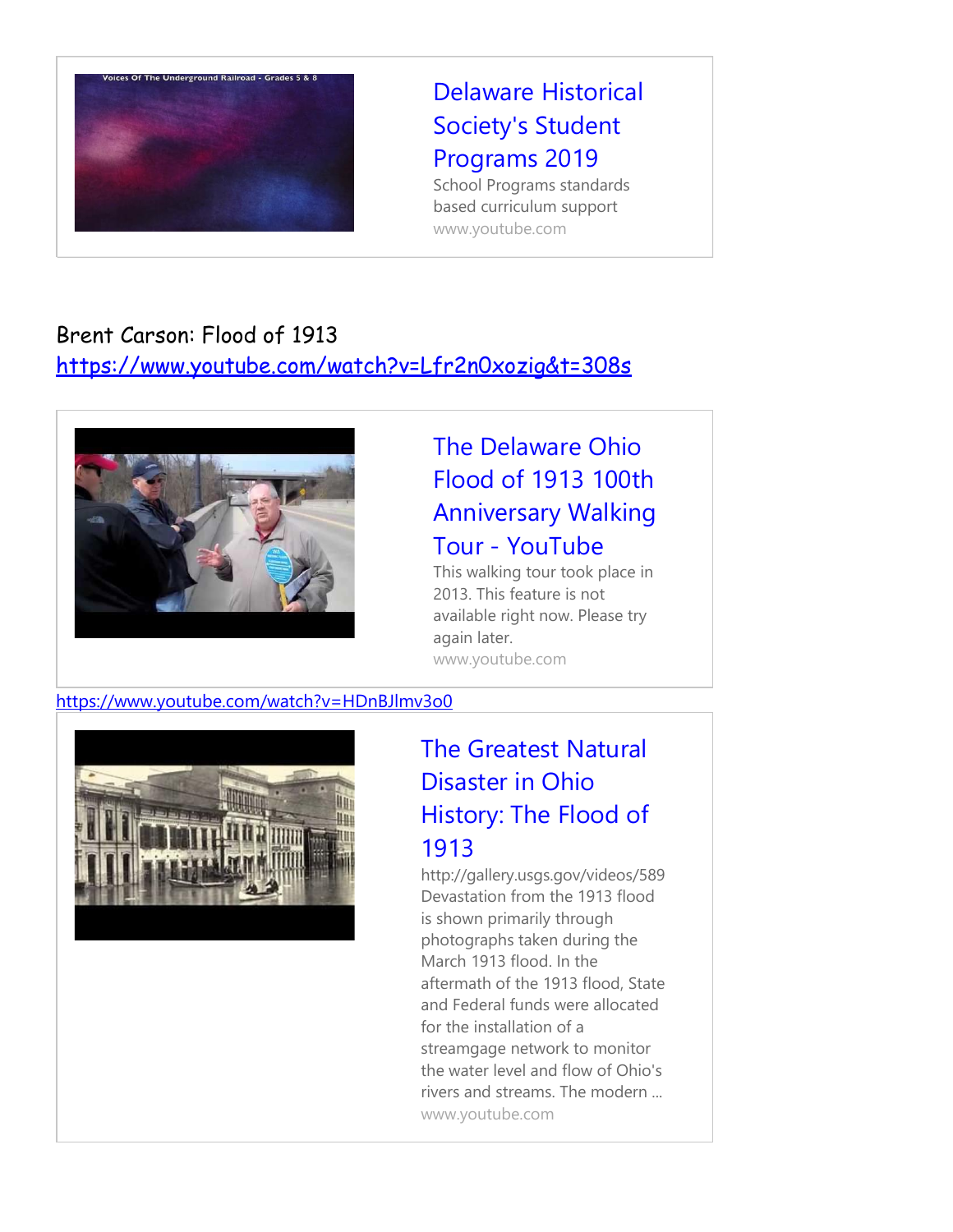## Brent Carson: History of the Jail <https://www.youtube.com/watch?v=f-jA6Ywr5kw&t=1s>



## [MVI 9915](https://www.youtube.com/watch?v=f-jA6Ywr5kw&t=1s)

Video snippets of the 2019 Old Jail Tour as given by Delaware County (Ohio) Historical Society volunteers, Dave Hejmanowski and Brent Carson. [www.youtube.com](http://www.youtube.com/)

## The Beiber Mill

#### <https://www.youtube.com/watch?v=aUvwU2tLsxQ>



# [Mr. P. Explores... The](https://www.youtube.com/watch?v=aUvwU2tLsxQ) [Beiber Mill](https://www.youtube.com/watch?v=aUvwU2tLsxQ)

## [\(Delaware, Ohio\)](https://www.youtube.com/watch?v=aUvwU2tLsxQ)

In this edition, we explore the old Beiber Mill in Delaware, Ohio on a rainy and cold February morning. While sharing its name with a hasbeen pop star, the mill was an amazing shell of a 19th century structure on the Olentangy River, a fascinating place to check out, and surprisingly easy to access. It was a snap decision to venture out to the ... [www.youtube.com](http://www.youtube.com/)

Sherry Carmichael: The History of Powell <https://www.youtube.com/watch?v=Z3dsGN0caEo>